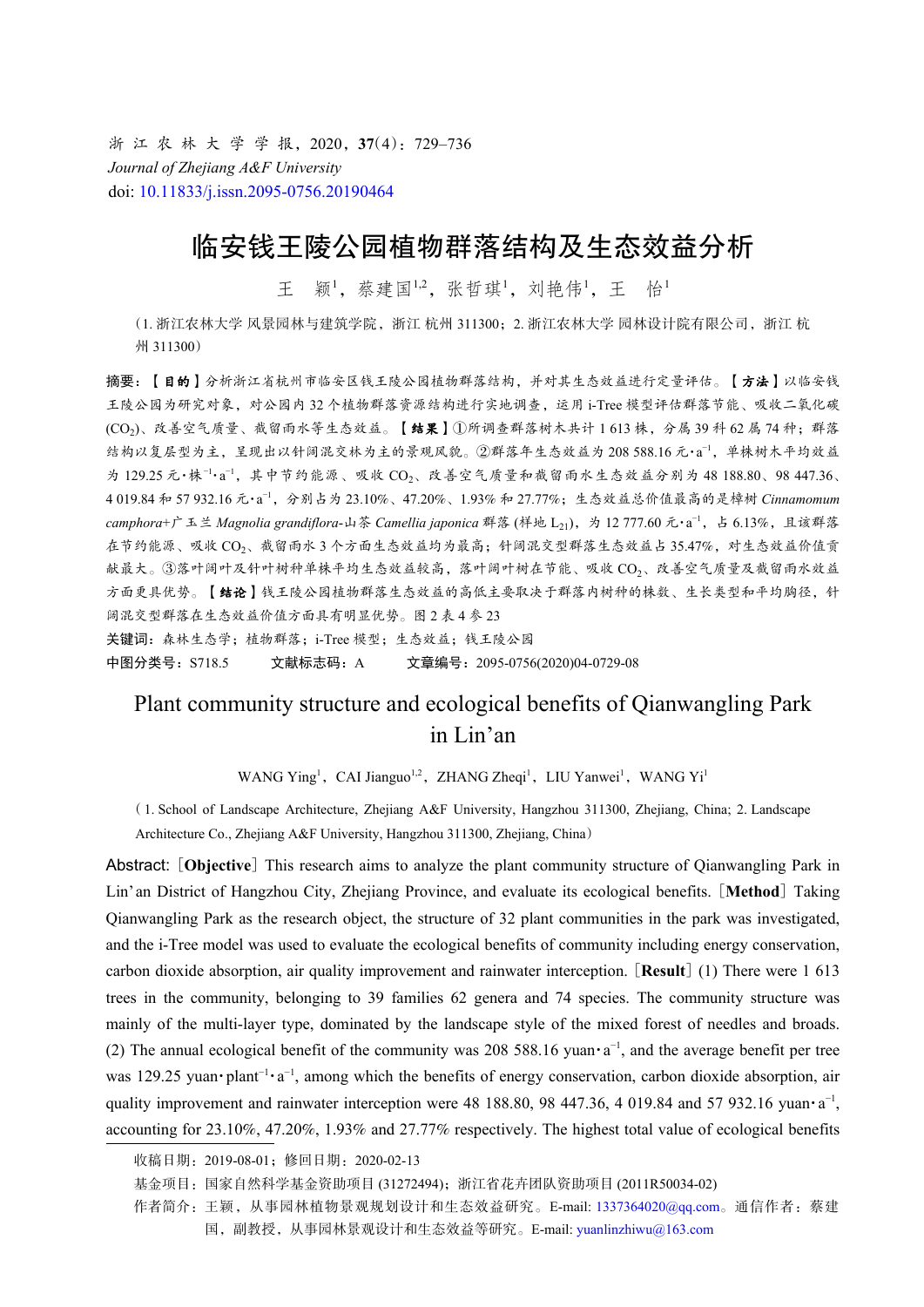reached 12 777.60 yuan·a −1, found in sample L<sup>21</sup> (*Cinnamomum camphora*+*Magnolia grandiflora-Camellia japonica* community), accounting for 6.13%. This community had the highest benefits in saving energy, absorbing carbon dioxide and intercepting rainwater. The mixed community contributed the most to ecological benefit values, accounting for 35.47%. (3) The deciduous broad-leaved and coniferous trees had higher average benefits per plant, and deciduous broad-leaved trees had more advantages in energy conservation,  $CO<sub>2</sub>$ absorption, air quality improvement and rainwater interception. [**Conclusion**] The ecological benefit of plant community in Qianwangling Park is mainly determined by the number of tree species, growth type and average diameter at breast height. The coniferous and broad-leaved mixed community has obvious advantages in ecological benefit value. [Ch, 2 fig. 4 tab. 23 ref.]

Key words: forest ecology; plant community; i-Tree model; ecological benefit; Qianwangling Park

城市绿地对改善城市生态环境恶化等问题具有举足轻重的作用[[1\]](#page-6-0)。目前,对城市绿地生态效益的研 究因受生态系统服务功能多样、区域环境及人类社会活动需求差异等因素影响,呈现出评估方法众多但 评价内容、指标及结果差异性大等问题[2-[3](#page-6-2)]。随着大数据等现代技术的应用,城市绿地生态效益价值的 评估已经由原来的传统方法逐渐发展到计算机模型测算法[[4−](#page-6-3)[5](#page-6-4)]。由美国林务局 2006 年开发的 i-Tree 模型 因树种匹配灵活、分析结果精确、评估对象尺度多元等优点,自推出至今在国际上尤其是北美国家已得 到了大量的应用[[6\]](#page-6-5)。近年来中国合肥[[7\]](#page-6-6)、杭州[[8](#page-6-7)]、南京[\[9](#page-6-8)] 等地已有大量基于该模型的生态效益研究成果, 但呈现出以研究城市森林等大区域尺度及城市社区行道树等小微尺度为主的特征,仅有魏云龙[\[10](#page-6-9)]、施炜 婷等[\[11](#page-7-0)]、施健健等[\[5](#page-6-4)] 对城市公园、广场这类中小尺度的绿地进行评估,且仅以研究单种生态效益功能或 植物个体生态效益为主。本研究以临安吴越钱王陵公园为研究对象,运用 i-Tree 模型对公园植物群落结 构及节能、改善空气质量、吸收二氧化碳 (CO<sub>2</sub>)、截留雨水等 4 个方面的生态效益价值进行定量评估, 以期为钱王陵公园及当代城市公园植物群落提升建设过程中群落及树种选择提供一定参考,丰富该模型 在城市绿地生态效益研究的理论与内容。

1 研究地区与研究方法

#### **1.1** 研究地概况

临安区位于杭州市西部, 29°56'~30°23'N, 118°51'~119°52'E, 属亚热带季风气候, 年平均降水量 1 613.90 mm,降水日 158.0 d,全年平均气温 16.4 ℃,全年日照时数 1 847.3 h。钱王陵公园坐落在临安 区锦城太庙山南坡,2018 年作为杭州地区唯一代表入选浙江省级考古遗址公园,在塑造城市形象、传承 历史文化、市民公共游憩活动等方面起重要作用;该园建成至今已有 20 余 a, 占地 10.30 hm2, 海拔 92.0 m[[12\]](#page-7-1)。园内植物生长稳定,群落结构水平和垂直结构差异明显,群落景观多样,类型丰富。

### **1.2** 调查内容与方法

本研究调查对象为钱王陵公园内的典型人工植物群落。在对公园全面勘查的基础上,于 2019 年 8-9月采用典型取样法,设置 32个 20 m×20 m, 面积为 400 m2 的典型样地, 按照 L<sub>1</sub> 至 L<sub>3</sub> 顺序对样地 编号 ([表](#page-2-0) [1](#page-2-0)); 采用每木测量法, 对样地内的植物种类、数量、胸径、树高、冠幅、健康状况以及立地条 件、水体、道路、铺装广场的占比状况进行调查[[5\]](#page-6-4),后期整理汇总。

#### **1.3 i-Tree** 模型生态效益评估原理

评估采用 i-Tree V5.0 版本的 streets 模块。将模型内测算树木节能效益的电费和天然气经济指标价格 修正为 2018年临安区居民生活用电的平均价格 0.59 元·kW<sup>-1</sup>·h<sup>-1</sup> 和天然气平均价格 3.66 元·m<sup>-3</sup>; 碳吸 收、改善空气质量、截留雨水效益的计算参照魏云龙[[10\]](#page-6-9) 基于该模型同一模块对花港观鱼公园生态效益测 算价格指标,用于导入及输出的美元效益价值量采用 2019 年 8 月及 9 月美元对人民币平均汇率 (1 美元 兑换 7.04 元人民币) 进行换算[\[13](#page-7-2)]。基于临安亚热带季风气候条件及杭州地区该模型相关研究[\[5,](#page-6-4)[10\]](#page-6-9),匹配 沿海平面 (coastal plain) 气候区作为背景开展评估, 对树种数据库中没有的树种依据其属性进行同属或同 叶型的树种匹配,最后将整理好的树种实测数据整理成 Access 数据库,并处理成 mdb 格式文件导入模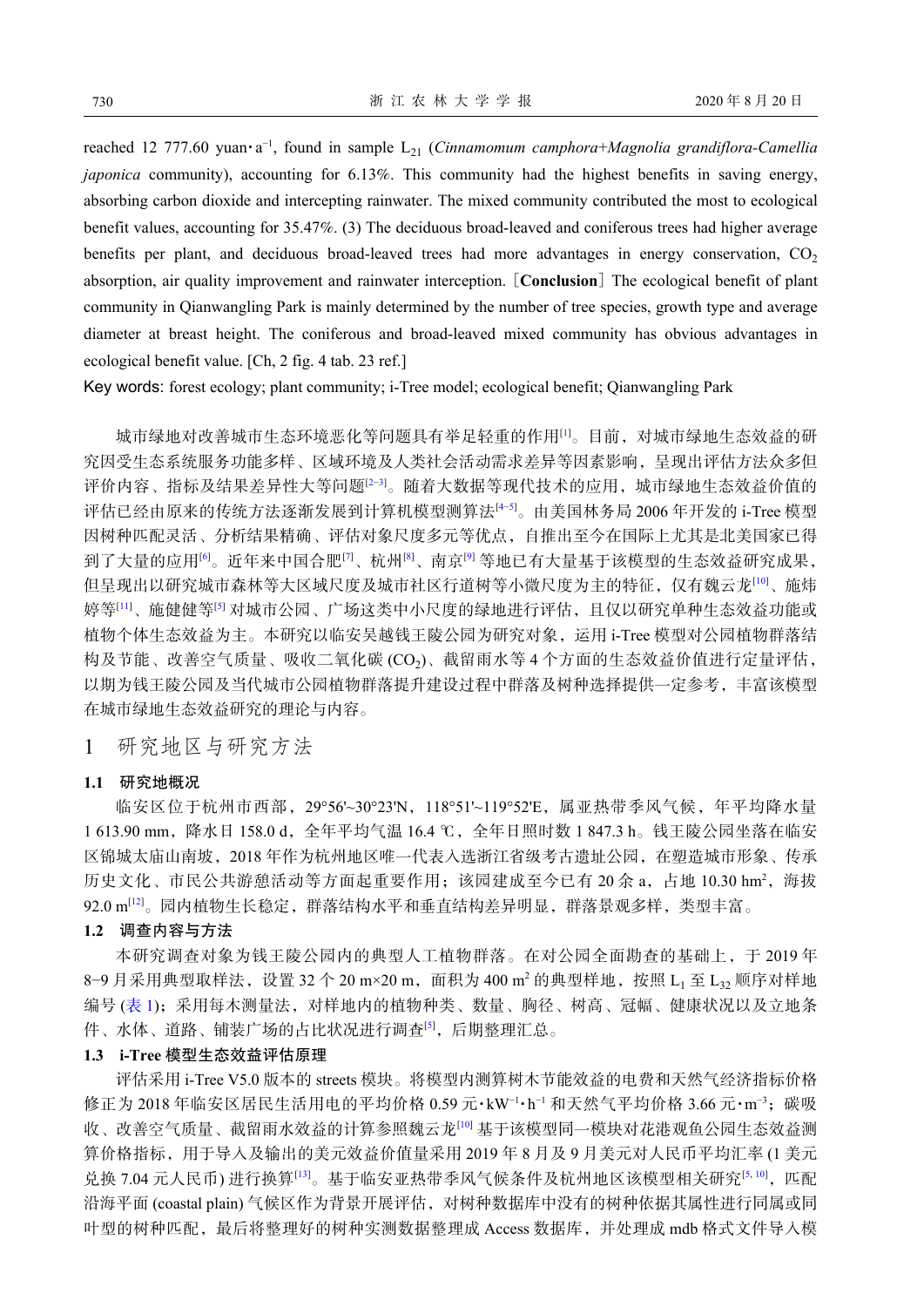型中开展评估。

2 结果与分析

#### **2.1** 群落类型及空间结构分析

参照《中国植被》<sup>[[14\]](#page-7-3)</sup>、尚玉昌<sup>[[15\]](#page-7-4)</sup> 生态学优势种命名法、武文婷<sup>[[16](#page-7-5)]</sup> 对于杭州城市绿地植被类型划分原 则,以植物群落本身特征作为划分依据,以生态外貌为高级分类单位,中低级单位采用优势种 (以重要 值为依据), 对所调查植物群落进行划分得出 ([表](#page-2-0) [1](#page-2-0)): 竹阔混交型群落占比为 9.37%, 常绿落叶阔叶混交 型和常绿阔叶型群落占比同为 25.00%,针阔混交型群落占比最高 (40.63%);公园整体表现出以针阔混交 型群落为主的植物景观风貌,营造出纪念性公园四季常青、庄严肃穆的景观氛围。

根据水平结构上的配置模式,将群落划分为纯林和混交林 2 种类型[\[17](#page-7-6)]。在水平结构上,混交林占比 为 93.75%, 呈现出主导地位; 在垂直结构上, "乔-灌-草"型复层模式群落占 68.75%; 双层模式群落只 出现"乔-草"及"乔-灌"这 2 种类型,分别占 21.88% 和 9.37%。复层型为公园植物群落的主要构建模式。

|           |        | Table 1 Basic types of plant communities in Qianwangling Park                                                                                                                                                                                                                                                                                                                                                                                                                        |
|-----------|--------|--------------------------------------------------------------------------------------------------------------------------------------------------------------------------------------------------------------------------------------------------------------------------------------------------------------------------------------------------------------------------------------------------------------------------------------------------------------------------------------|
| 群落类型      | 垂直结构类型 | 样地编号(群落名称)                                                                                                                                                                                                                                                                                                                                                                                                                                                                           |
| 针阔混交型     | 乔-灌-草  | L <sub>1</sub> (水杉Metasequoia glyptostroboides+樟树群落)、L <sub>2</sub> (圆柏Sabina chinensis+樟树群落)、L <sub>3</sub> (雪松<br>Cedrus deodara+樟树群落)、L <sub>4</sub> (塔柏Sabina chinensis 'Pyramidalis'+圆柏+樟树群落)、L <sub>5</sub> (塔<br>柏+樟树群落)、L <sub>6</sub> (塔柏+樟树+棕榈Trachycarpus fortunei群落)、L <sub>9</sub> (桂花Osmanthus fragrans+水<br>杉群落)、L <sub>11</sub> (水杉+柳杉Cryptomeria fortunei+樟树群落)、L <sub>14</sub> (水杉+枫香Liquidambar<br>formosana群落)、L <sub>18</sub> (樟树+罗汉松Podocarpus macrophyllus群落) |
|           | 乔-灌    | $L_7$ (水杉+广玉兰群落Magnolia grandiflora)、 $L_{17}$ (马尾松Pinus massoniana+深山含笑Michelia<br><i>maudiae</i> 群落)                                                                                                                                                                                                                                                                                                                                                                               |
|           | 乔-草    | $L_{25}$ (马尾松+樟树群落)                                                                                                                                                                                                                                                                                                                                                                                                                                                                  |
| 常绿阔叶型     | 乔-灌-草  | L <sub>8</sub> (桂花群落)、L <sub>13</sub> (樟树+广玉兰+桂花群落)、L <sub>16</sub> (樟树+广玉兰群落)、L <sub>21</sub> (樟树+广玉兰-山茶<br>Camellia japonical群落)、L <sub>26</sub> (樟树+桂花群落)、L <sub>30</sub> (樟树+女贞Ligustrum lucidum+桂花群落)                                                                                                                                                                                                                                                                           |
|           | 乔-草    | L <sub>23</sub> (樟树+女贞群落)、L <sub>28</sub> (樟树+棕榈群落)                                                                                                                                                                                                                                                                                                                                                                                                                                  |
| 常绿落叶阔叶混交型 | 乔-灌-草  | L <sub>10</sub> (樟树+山樱花Prunus serrulata群落)、L <sub>15</sub> (樟树+银杏Ginkgo biloba群落)、L <sub>26</sub> (樟树+枫香+<br>构树Broussonetia papyrifera群落(L <sub>20</sub> )                                                                                                                                                                                                                                                                                                                           |
|           | 乔-草    | $L_{10}$ (樟树+枫香+油茶Camellia oleifera群落)、 $L_{22}$ (樟树+枫香+棕榈群落)、 $L_{24}$ (樟树+枫香群落)、<br>$L_{27}$ (樟树+栓皮栎Ouercus variabilis群落)                                                                                                                                                                                                                                                                                                                                                          |
|           | 乔-灌    | L <sub>12</sub> (樟树+榔榆Ulmus parvifolia群落)                                                                                                                                                                                                                                                                                                                                                                                                                                            |
| 竹阔混交型     | 乔-灌-草  | $L_{29}$ (毛竹Phyllostachys edulis+枫香群落)、 $L_{32}$ (毛竹+樟树-山茶群落)、 $L_{31}$ (毛竹+樟树群落)                                                                                                                                                                                                                                                                                                                                                                                                    |

#### <span id="page-2-0"></span>表 **1**  钱王陵公园植物群落基本类型

#### **2.2** 植物群落树种结构分析

参照《浙江植物志》等<sup>[[18−](#page-7-7)[19](#page-7-8)</sup>], 对所调杳 32 个植物群落树种分析可知: 调杳植物共计 113 种, 分属于 63 科 98 属。符合测量评估条件的乔、灌木共 1 613 株, 隶属于 39 科 62 属 74 种。i-Tree 模型内置的 "Define Species"功能将树木分为常绿阔叶树种 (BE)、落叶阔叶树种 (BD)、常绿针叶树种 (CE)、落叶 针叶树种 (CD)、常绿棕榈树种 (PE)5 种生长类型, 且每一类型又分为大 (L)、中 (M)、小 (S)3 类[[10\]](#page-6-9)。由 [图](#page-3-0) [1](#page-3-0) 可知: 公园内常绿树占比约是落叶树占比的 4 倍, 群落总体表现出以常绿树为主的林相, 季相变化 不够丰富;公园内阔叶树种占 79.11%,针叶树种占 12.46%,阔叶树约为针叶树 6 倍,针叶树种数量偏 少,不符合纪念性公园以针叶树偏多的特点。

从数量上来看,株数排名前 10 位的树种分别是:樟树 (22.13%)、毛竹 (10.17%)、桂花 (9.92%)、 棕榈 (8.43%)、枫香 (6.01%)、山茶 (4.03%)、圆柏 (3.72%)、广玉兰 (2.60%)、罗汉松 (2.60%)、女贞 (2.17%);这 10 个树种数量占调查总数的 71.79%;但仅有樟树、桂花、棕榈这 3 种乡土树种应用频度在 50% 以上,构成整个公园的优势树种。总体来看,钱王陵公园树种丰富,但绝大多数乔、灌木应用频度 低、景观单调。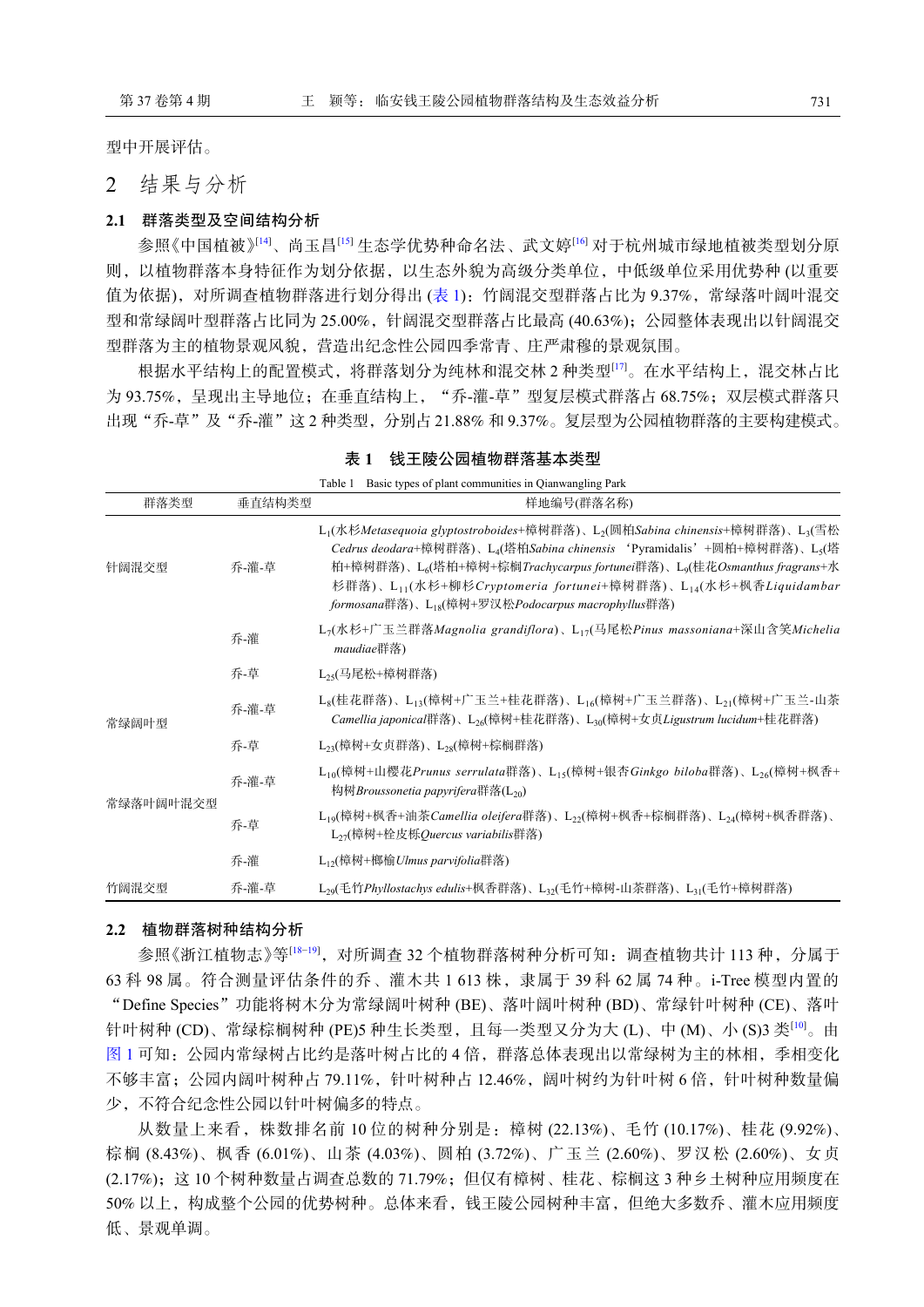从胸径结构来看, i-Tree 模型主要将树种胸径划分为 7 个等级。由[图](#page-3-1) [2](#page-3-1) 可知所调查群落树种胸径主 要集分布在≤45.7 cm, 胸径在 45.70~61.00 cm 的占比 1.55%, 胸径在 61.00~76.20 cm 和 76.20~94.10 cm 的占比都为 0.06%。公园内树种胸径呈现以中小径级为主,且随着胸径增大树种数量显著减少现象。

<span id="page-3-0"></span>

Figure 1 Plant community tree growth types

<span id="page-3-1"></span>

III. 15.2 <  $D_{BH}$ ≤30.5 cm; IV. 30.5 <  $D_{BH}$ ≤45.7 cm;  $V. 45.7 < D<sub>BH</sub> ≤ 61.0$  cm;  $V<sub>L</sub> 61.0 < D<sub>BH</sub> ≤ 76.2$  cm; WI. 76.2 < D<sub>BH</sub> ≤ 91.4 cm





#### **2.3** 群落生态效益分析

树木通过遮光、降低风速、叶片蒸腾散热等方式,起到改善小气候、节约能源的作用[\[20](#page-7-9)];光合、呼 吸等作用吸收 CO<sub>2</sub> 和水转化为有机物并释放氧气, 实现碳氧循环减缓温室效应<sup>[\[21](#page-7-10)]</sup>; 通过树冠、树叶、树 皮表面对雨水进行拦截,延缓暴雨峰值,起到减少雨水径流的效果[\[22](#page-7-11)]。运用 i-Tree 模型对钱王陵公园 32 个植物群落节约能源、截留雨水、吸收 CO<sub>2</sub> 和改善空气质量生态效益价值定量评估得出 ([表](#page-3-2) [2](#page-3-2)): 4 类 生态效益年总价值为 208 588.16 元·a<sup>-1</sup>,平均单株生态效益为 129.25 元·株<sup>-1</sup>·a<sup>-1</sup>。对生态效益价值贡献

|                | Total ecological benefits of 32 plant communities in Qianwangling Park<br>Table 2 |                       |            |             |               |             |          |                           |                              |            |               |               |             |
|----------------|-----------------------------------------------------------------------------------|-----------------------|------------|-------------|---------------|-------------|----------|---------------------------|------------------------------|------------|---------------|---------------|-------------|
|                | 生态效益/(元·a <sup>-1</sup> )<br>效益                                                   |                       |            |             |               |             |          | 生态效益/(元·a <sup>-1</sup> ) |                              |            |               | 效益            |             |
| 群落             | 节约<br>能源                                                                          | 吸收<br>CO <sub>2</sub> | 改善空<br>气质量 | 截留<br>雨水    | 总生态<br>效益     | 占比/<br>$\%$ | 群落       | 节约<br>能源                  | 吸收<br>CO <sub>2</sub>        | 改善空<br>气质量 | 截留<br>雨水      | 总生态<br>效益     | 占比/<br>$\%$ |
| $L_1$          | 1 0 7 0 . 0 8                                                                     | 2 168.32              | 98.56      | 1 3 5 1 .68 | 4 688.64      | 2.25        | $L_{18}$ | 1 830.40                  | 3 3 6 5 1 2                  | 28.16      | 2 400.64      | 7624.32       | 3.66        |
| $L_{2}$        | 520.64                                                                            | 3 182.08              | 183.04     | 1879.68     | 6 765.44      | 3.24        | $L_{19}$ | 1457.28                   | 2872.32                      | 49.28      | 1 696.64      | 6 075.52      | 2.91        |
| L <sub>3</sub> | 267.20                                                                            | 2 696.32              | 133.76     | 1 591.04    | 5 688.32      | 2.73        | $L_{20}$ | 1 5 8 4 .00               | 2977.92                      | 112.64     | 1 809.28      | 6483.84       | 3.11        |
| $L_4$          | 1 1 1 2 . 3 2                                                                     | 2 3 9 3 .60           | 91.52      | 1 337.60    | 4 9 3 5 .04   | 2.37        | $L_{21}$ | 2 851.20                  | 5 850.24                     | 232.32     | 3 843.84      | 12 777.60     | 6.13        |
| $L_5$          | 781.44                                                                            | 1 605.12              | 42.24      | 851.84      | 3 280.64      | 1.57        | $L_{22}$ | 2 175.36                  | 4 2 3 8 . 0 8                | 126.72     | 2 745.60      | 9 2 8 5 . 7 6 | 4.45        |
| $L_6$          | 1 041.92                                                                          | 2 1 5 4 . 2 4         | 112.64     | 1 203.84    | 4 5 1 2 . 6 4 | 2.16        | $L_{23}$ | 1 802.24                  | 3 808.64                     | 161.92     | 2 2 5 9 . 8 4 | 8 0 3 2 . 6 4 | 3.85        |
| L <sub>7</sub> | 1415.04                                                                           | 3 196.16              | 154.88     | 1675.52     | 6 441.60      | 3.09        | $L_{24}$ | 2 2 4 5 .76               | 4 540.80                     | 112.64     | 2 5 2 0 . 3 2 | 9419.52       | 4.52        |
| $L_8$          | 711.04                                                                            | 1921.92               | 126.72     | 682.88      | 3 442.56      | 1.65        | $L_{25}$ | 1457.28                   | 2 949.76                     | 112.64     | 1 619.20      | 6 138.88      | 2.94        |
| $L_9$          | 619.20                                                                            | 4 0 26.88             | 168.96     | 1 900.80    | 7 7 1 5 .84   | 3.70        | $L_{26}$ | 1760.00                   | 3 5 9 7 . 4 4                | 161.92     | 2 3 1 6 . 1 6 | 7835.52       | 3.76        |
| $L_{10}$       | 344.64<br>1                                                                       | 3 2 3 8 . 4 0         | 168.96     | 1415.04     | 6 167.04      | 2.96        | $L_{27}$ | 2 696.32                  | 5 005.44                     | 253.44     | 3 182.08      | 11 137.28     | 5.34        |
| $L_{11}$       | 422.08<br>1                                                                       | 3 048.32              | 35.20      | 1 774.08    | 6 279.68      | 3.01        | $L_{28}$ | 2 041.60                  | 4 0 5 5 .04                  | 140.80     | 2 907.52      | 9 144.96      | 4.38        |
| $L_{12}$       | 1 1 1 9 . 3 6                                                                     | 2 3 5 8 . 4 0         | 126.72     | 1 217.92    | 4 822.40      | 2.31        | $L_{29}$ | 1 809.28                  | 3 013.12                     | 197.12     | 1752.96       | 6 772.48      | 3.25        |
| $L_{13}$       | 675.84                                                                            | 1492.48               | 77.44      | 830.72      | 3 0 7 6 . 4 8 | 1.47        | $L_{30}$ | 1 506.56                  | 3 104.64                     | 84.48      | 1 844.48      | 6 540.16      | 3.14        |
| $L_{14}$       | 732.16                                                                            | 1 555.84              | 84.48      | 725.12      | 3 097.60      | 1.49        | $L_{31}$ | 1 774.08                  | 3 3 7 2 . 1 6                | 133.76     | 2 3 3 7 . 2 8 | 7617.28       | 3.65        |
| $L_{15}$       | 260.48                                                                            | 577.28                | 28.16      | 337.92      | 1 203.84      | 0.58        | $L_{32}$ | 2 062.72                  | 3 548.16                     | 239.36     | 2 189.44      | 8 0 3 9 . 6 8 | 3.85        |
| $L_{16}$       | 520.64                                                                            | 3 160.96              | 147.84     | 1907.84     | 6 737.28      | 3.23        | 总计       |                           | 48 188.80 98 447.36 4 019.84 |            | 57 932.16     | 208 588.16    | 100         |
| $L_{17}$       | 520.64<br>1                                                                       | 3 3 5 8 0 8           | 98.56      | 1 837.44    | 6 814.72      | 3.27        |          |                           |                              |            |               |               |             |

<span id="page-3-2"></span>表 **2**  钱王陵公园 **32** 个植物群落总生态效益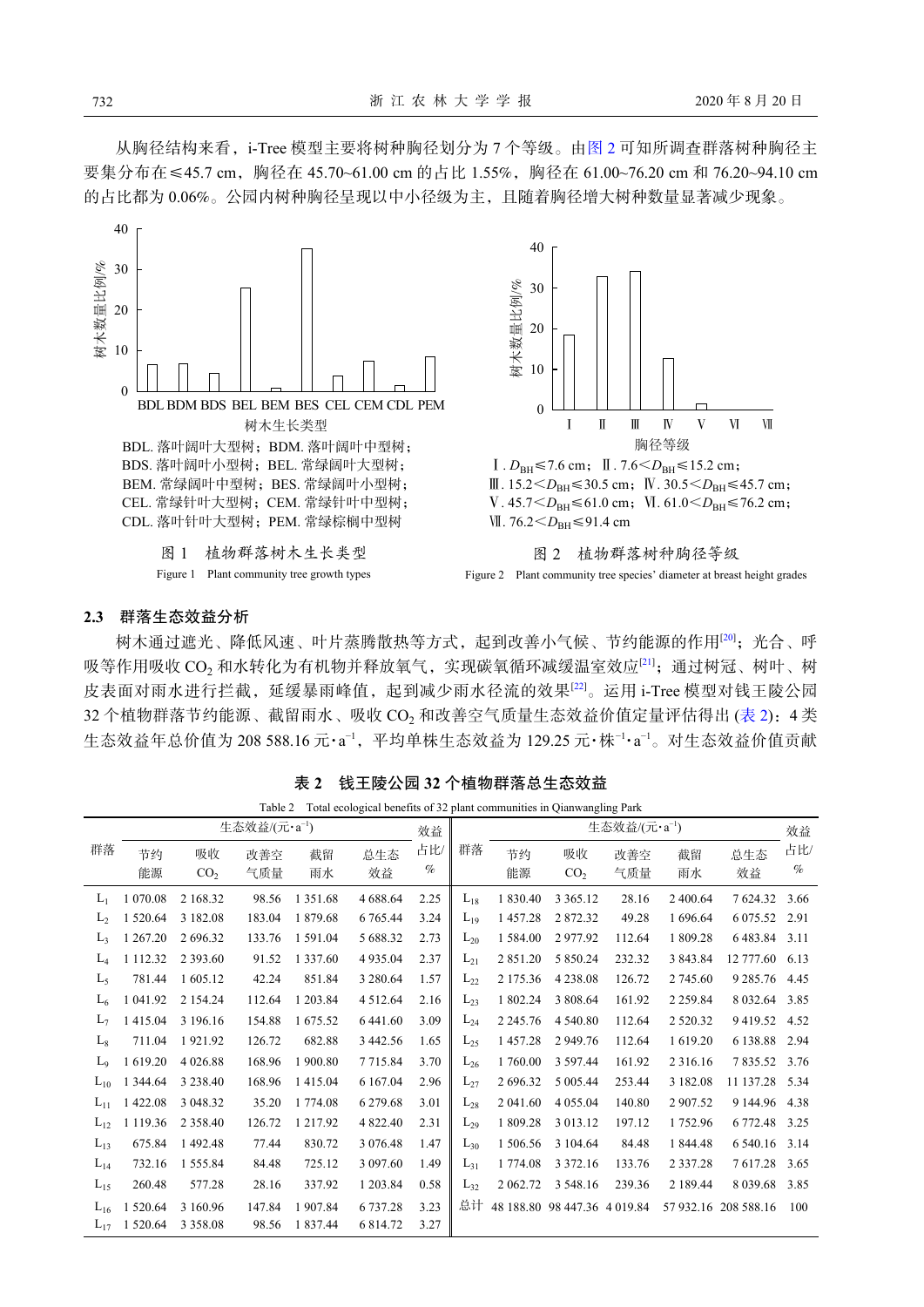最大的是吸收 CO<sub>2</sub>,占 47.20%;节约能源效益与截留雨水效益价值相近,分别占 23.10% 和 27.77%;改 善空气质量效益最低, 仅占 1.93%。这 4 类生态效益按照价值量从高到低排名依次为吸收 CO2、截留雨 水、节约能源、改善空气质量。生态效益最高的是樟树+广玉兰-山茶群落 (L21),为 12 777.60 元·a<sup>-1</sup>, 占 6.13%;最低的是樟树+银杏群落 (L15), 为 1 203.84 元·a<sup>-1</sup>, 仅占 0.58%。不同类型群落生态效益价值 存在较大差距,对生态效益贡献最大的为针阔混交型群落,总生态效益占比为 35.47%;其次是常绿阔叶 型群落,占比为 27.61%;常绿落叶阔叶混交型群落占比为 26.17%;竹阔混交型最少,仅占 10.75%。

对群落各生态效益分析可知: i-Tree 模型对节能效益的评估由节约电量和节约天然气效益两部分组 成,其中节约电量为 62 227.20 kW·h·a<sup>-1</sup>,产生生态效益为 36 706.56 元·a<sup>-1</sup>;节约天然气量 3 560.50 m3·a<sup>-1</sup>, 产生生态效益 11 482.24 元·a<sup>-1</sup>,节约能源的生态效益总价值为 48 188.80 元·a<sup>-1</sup>,单株树木平均生态效益 为 29.85 元·株<sup>-1</sup>·a<sup>-1</sup>; 节能效益最高的是樟树+广玉兰-山茶群落 (L<sub>21</sub>),为 2 851.20 元·a<sup>-1</sup>; 最低的是樟 树+银杏群落 (L<sub>15</sub>),为 260.48 元·a<sup>-1</sup>;从群落类型来看,节能效益总量占比最高的是针阔混交型群落,为 34.84%,该类群落在节能效益价值方面优势较高。经模型计算植物群落吸收 CO2 总量为 81 951.00 kg·a<sup>-1</sup>, 产生生态效益价值 98 447.36 元·a¯,单株平均吸收 CO<sub>2</sub> 生态效益为 61.04 元·株¯·a¯';对不同类型群落 生态效益分析可知: 针阔混交型群落生态效益占比最高, 为 36.26%, 在吸收 CO<sub>2</sub> 方面表现出一定优 势。模型计算群落年截留雨水量为 5 192.00 m3·a<sup>-1</sup>, 产生生态效益为 57 932.16 元·a<sup>-1</sup>, 单株树木平均截 留雨水生态效益为 35.90元·株<sup>-1</sup>·a<sup>-1</sup>。对单株树木平均截留雨水生态效益分析可以得出, 针阔混交型群 落中树木平均效益超过总平均生态效益的群落数量最多且效益排名靠前,说明相对其他类型该群落类型 在截留雨水上具有优势。模型计算植物群落年改善空气质量生态效益为4019.84元·a<sup>-1</sup>,单株树木平均 生态效益为 2.46 元·株∃·a¯,明显低于以上 3 个功能,其中群落间接减排空气污染物 [ 二氧化氮 (NO2)、 可吸入颗粒物 (PM10)、挥发性有机化合物 (VOC)、二氧化硫 (SO2)] 生态效益最高, 为 6 188.16 元·a<sup>-1</sup>, SO2 减排量最高为 220.40 kg·a<sup>-1</sup>, 占 66.85%; 群落吸附沉积空气污染物 [NO2、臭氧 (O3)、PM<sub>10</sub>和  ${\rm SO}_2$ ] 效益为 2 731.52 元·a<sup>-1</sup>,对 O3 的沉积效果最强,占比为 58.65%; ${\rm SO}_2$  的沉积效果最差仅 6.14%。此 外, 树木自身代谢等作用会散发挥发性有机物污染 (BVOCs) 对空气造成污染[[23](#page-7-12)], 经计算该公园群落释 放 BVOCs 量为 213.20 kg·a¯',产生生态效益−4 899.84 元·a¯',其中樟树+广玉兰-山荼群落 (L<sub>21</sub>) 释放量 最多,为 13.30 kg·a<sup>-1</sup>;从改善空气质量综合能力来看,樟树+栓皮栎群落 (L<sub>27</sub>) 效果最强,产生生态效益 最高, 为 253.44 元·a<sup>-1</sup>, 占 6.30%, 同时间接减排空气污染物的能力也最为显著。综合看来, 树木在间 接减排空气污染物方面上更具优势。

对群落树种单株平均生态效益分析可知, 排名前 10 位树种为落叶阔叶树和针叶树 ([表](#page-4-0) [3](#page-4-0)), 针叶树有 水杉、雪松、马尾松,其余的为落叶阔叶树。常绿阔叶树种未出现,生态效益偏低。综合树种平均胸径 及各生态效益分析可知,在平均胸径相近情况下,落叶阔叶树各项生态效益高于针叶树,即落叶阔叶树 在节能、吸收 CO2、改善空气质量及截留雨水方面都表现出更高优势。单株平均生态效益价值由高到低

|                |      | Table 3      |        |                                              | Per plant benefit, top ten tree species, ecological benefits |         |                                                         |       |
|----------------|------|--------------|--------|----------------------------------------------|--------------------------------------------------------------|---------|---------------------------------------------------------|-------|
| 效益排名           | 树种名称 | 生长类型         |        | 单株生态效益/(元·株 <sup>-1</sup> ·a <sup>-1</sup> ) | 单株平均生态效益/                                                    | 平均胸径/cm |                                                         |       |
|                |      |              | 节约能源   | 吸收CO <sub>2</sub>                            | 改善空气质量                                                       | 截留雨水    | $(\overline{\pi} \cdot \overline{k}^{-1} \cdot a^{-1})$ |       |
|                | 三角枫  | BDM(落叶阔叶中型树) | 119.82 | 300.40                                       | 18.66                                                        | 119.33  | 558.21                                                  | 35.04 |
| $\overline{2}$ | 黄山栾树 | BDM(落叶阔叶中型树) | 97.72  | 213.73                                       | 16.12                                                        | 100.95  | 428.52                                                  | 30.26 |
| 3              | 水杉   | CDL(落叶针叶大型树) | 95.46  | 203.03                                       | $-1.76$                                                      | 119.47  | 416.20                                                  | 41.47 |
| $\overline{4}$ | 栓皮栎  | BDL(落叶阔叶大型树) | 79.20  | 177.76                                       | 12.88                                                        | 76.03   | 345.87                                                  | 37.05 |
| 5              | 雪松   | CEL(常绿针叶大型树) | 76.88  | 163.40                                       | 2.60                                                         | 82.09   | 324.97                                                  | 30.33 |
| 6              | 马尾松  | CEL(常绿针叶大型树) | 75.82  | 161.36                                       | 1.55                                                         | 84.83   | 323.56                                                  | 33.65 |
| $\overline{7}$ | 山樱花  | BDM(落叶阔叶中型树) | 69.98  | 161.43                                       | 11.26                                                        | 66.81   | 309.48                                                  | 26.50 |
| 8              | 朴树   | BDL(落叶阔叶大型树) | 79.62  | 130.17                                       | 13.38                                                        | 78.14   | 301.31                                                  | 27.44 |
| 9              | 榔榆   | BDM(落叶阔叶中型树) | 63.15  | 148.54                                       | 10.14                                                        | 60.19   | 282.02                                                  | 24.48 |
| 10             | 垂柳   | BDM(落叶阔叶中型树) | 49.63  | 122.78                                       | 7.88                                                         | 46.96   | 227.25                                                  | 26.48 |

<span id="page-4-0"></span>表 **3**  单株平均效益前 **10** 位树种各生态效益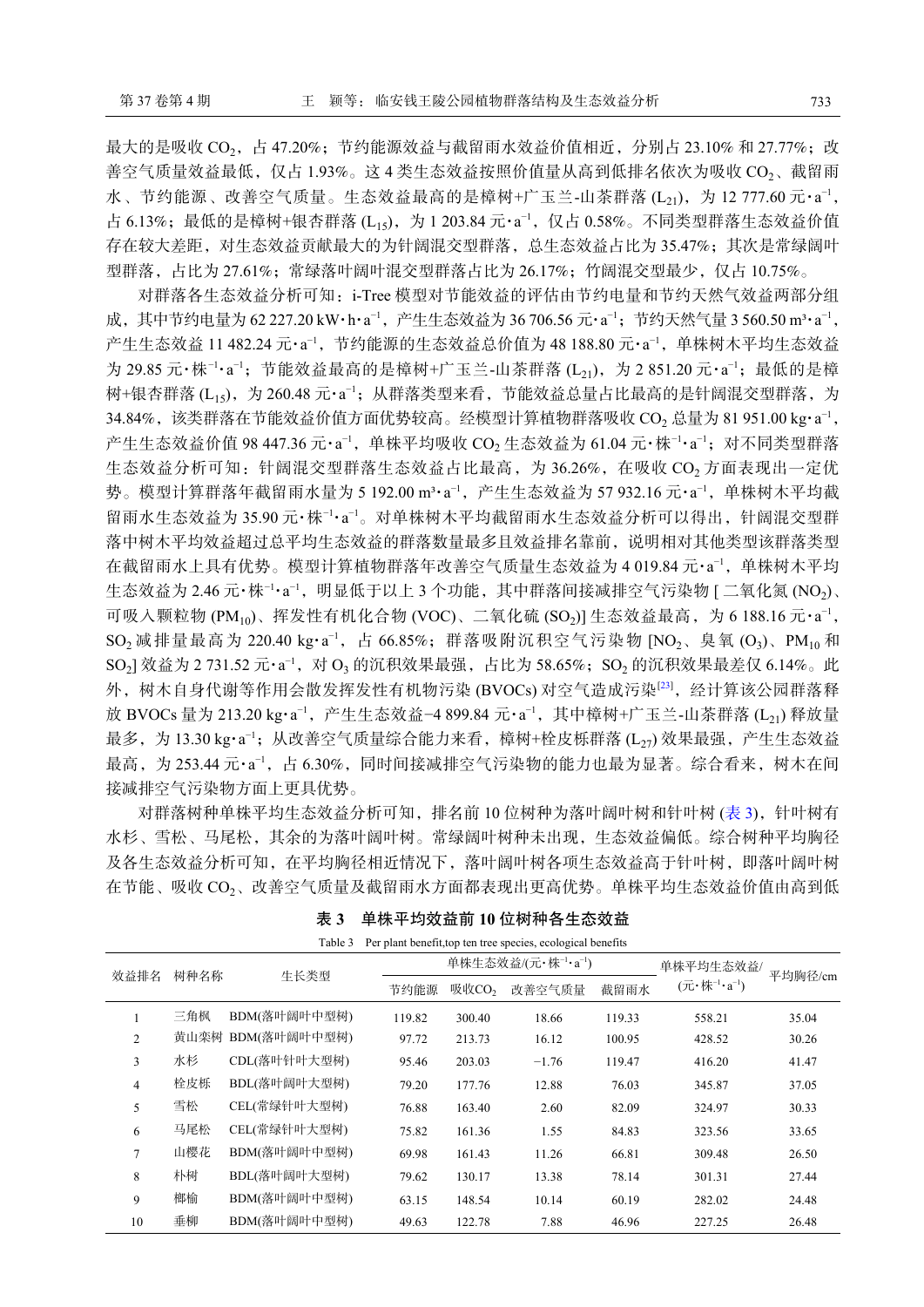排名前 10 位的树种为三角枫 *Acer buergerianum*、黄山栾树 *Koelreuteria paniculata*、水杉、栓皮栎、 雪松、马尾松、山樱花、朴树 *Celtis bungeana*、榔榆、垂柳 *Salix babylonica*,在植物群落构建时对于落 叶阔叶树和针叶树树种的选择可优先考虑。

结合[表](#page-5-0) [3](#page-4-0) 和表 [4](#page-5-0) 分析可知: L21 群落 (樟树+广玉兰-山茶群落) 树种株数占比不高 (排第 10 位), 但群 落平均胸径最高,单株生态效益高的落叶阔叶树种三角枫、栓皮栎和针叶树马尾松平均胸径都较高。而 L<sub>22</sub> 群落 (樟树+枫香+棕榈群落) 树种株数占比较低, 但群落平均胸径高, 因此生态效益也相对较高。 L<sub>24</sub> 群落 (樟树+枫香群落)、L<sub>27</sub> 群落 (樟树+栓皮栎群落) 和 L<sub>28</sub> 群落 (樟树+棕榈群落) 树种株数占比相似 (分别为 4.4%、4.0% 和 4.3%), 而群落 L<sub>27</sub> 和群落 L<sub>28</sub> 相比, 群落整体平均胸径相近, 但群落 L<sub>27</sub> 中单株 生态效益高的树木数量及平均胸径更具有优势,因此该群落效益更高; L24 群落平均胸径偏低, 但单株 平均效益高树种株株多,因此生态效益也较高。在树种生长型方面,胸径>30 cm 的落叶阔叶和针叶高 生态效益树种株数占比越高对生态效益贡献越大。综上分析,群落生态效益的高低主要取决于树种的株 数、生长类型和平均胸径。从构建高生态效益植物群落角度出发,建议植物群落构建时以三角枫、黄山 栾树、水杉、栓皮栎、雪松、马尾松等高单株生态效益的树木为优势种,以提高植物群落整体生态效益。

| Analysis of the top five community indicators in benefit ranking<br>Table 4 |          |               |                                 |                                                                 |             |          |  |  |  |
|-----------------------------------------------------------------------------|----------|---------------|---------------------------------|-----------------------------------------------------------------|-------------|----------|--|--|--|
| 样地<br>排名<br>编号                                                              |          | 群落            | 主要组                             | 单株生态效益排名前10树种                                                   | 群落整体平均      | 群落树种株数   |  |  |  |
|                                                                             |          | 类型            | 成树种                             | (株数及平均胸径)                                                       | 胸径/(cm·株-1) | 占比/%(排名) |  |  |  |
|                                                                             | L٦1      | 常绿阔叶型         | 樟树+广玉兰+棕榈-山茶                    | 三角枫(4株,胸径35.06 cm)、栓皮栎(1株,<br>胸径45.39 cm)、马尾松(2株, 胸径39.33 cm)   | 25.70       | 3.6(10)  |  |  |  |
|                                                                             | $L_{27}$ | 混交型           | 常绿落叶阔叶 樟树+栓皮栎+女贞+棕榈+<br>黄山栾树+枫香 | 黄山栾树(3株, 胸径29.47 cm)、朴树(1株,<br>胸径32.16 cm)、栓皮栎(10株, 胸径30.86 cm) | 20.56       | 4.0(5)   |  |  |  |
| 3                                                                           | $L_{24}$ | 常绿落叶阔叶<br>混交型 | 枫香+樟树+棕榈                        | 栓皮栎(3株, 胸径16.73 cm)、马尾松(2株,<br>胸径36.22 cm)                      | 17.96       | 4.4(3)   |  |  |  |
|                                                                             | $L_{22}$ | 常绿落叶阔叶<br>混交型 | 枫香+樟树+棕榈-山茶                     | 马尾松(2株, 胸径34.00 cm)                                             | 25.31       | 2.7(19)  |  |  |  |
| 5.                                                                          | ⊾مط      | 常绿阔叶型         | 樟树+女贞+棕榈                        | 马尾松(1株, 胸径42.61 cm)、三角枫(1株,<br>胸径34.98 cm)、雪松(1株,胸径28.83 cm)    | 20.03       | 4.3(4)   |  |  |  |

<span id="page-5-0"></span>

### 3 结论与讨论

本研究采用典型取样法及每木调查法对钱王陵公园 32 个植物群落内所有符合测量条件的乔、灌木 进行实地调查。调查树木共计 1 613 株, 分属 39 科 62 属 74 种。群落树种种类丰富, 胸径结构分布合 理,呈现出较明显上、中、下层分布。在水平结构上以混交型为主,垂直结构以复层模式为主,且表现 出以针阔混交型群落为主的景观风貌。公园内存在常绿树、阔叶树数量占比远超落叶树、针叶树,树木 生长类型分布不合理,多数灌木及草本植物生长状况不佳,林间凋落物堆积过厚等问题。这与公园建成 时间久远缺乏管理与维护有关。从公园长远发展角度考虑,应基于该公园的纪念性特点,增加落叶树与 松柏类针叶树种数和株数,营造庄重、肃穆的纪念氛围,以构建更加完善和稳定的植物群落结构体系。

钱王陵公园 32 个植物群落年总生态效益为 208 588.16 元·a<sup>-1</sup>,节约能源、吸收 CO<sub>2</sub>、改善空气质量 和截留雨水生态效益价值分别为 48 188.80、98 447.36、4 019.84 和 57 932.16元·a<sup>-1</sup>,占比分别为 23.10%、47.20%、1.93% 和 27.77%。这 4 类效益按照价值量高低排名为吸收 CO<sub>2</sub>、截留雨水、节约能 源、改善空气质量。结果与魏云龙<sup>[\[10](#page-6-9)]</sup> 研究排名一致, 其中吸收 CO<sub>2</sub> 生态效益最高, 贡献最大。这与树 种本身对 CO<sup>2</sup> 吸收能力较强有关。不同类型群落生态效益存在明显差异,针阔混交型群落总生态效益最 高,占 38.38%,表现出显著优势。这是由于该类型群落数量 (占 38.38%) 及树种株数 (占 35.30%) 最多, 且水杉、马尾松、雪松等单株平均生态效益高的树种占比大。其次分别为常绿阔叶型、常绿落叶阔叶混 交型和竹阔混交型群落;常绿阔叶型群落数量与常绿落叶阔叶混交型群落数量相同,占比为 25%。常绿 阔叶型群落总生态效益占比为 27.61%, 树种株数占 24.1%; 常绿落叶阔叶混交型群落总生态效益占比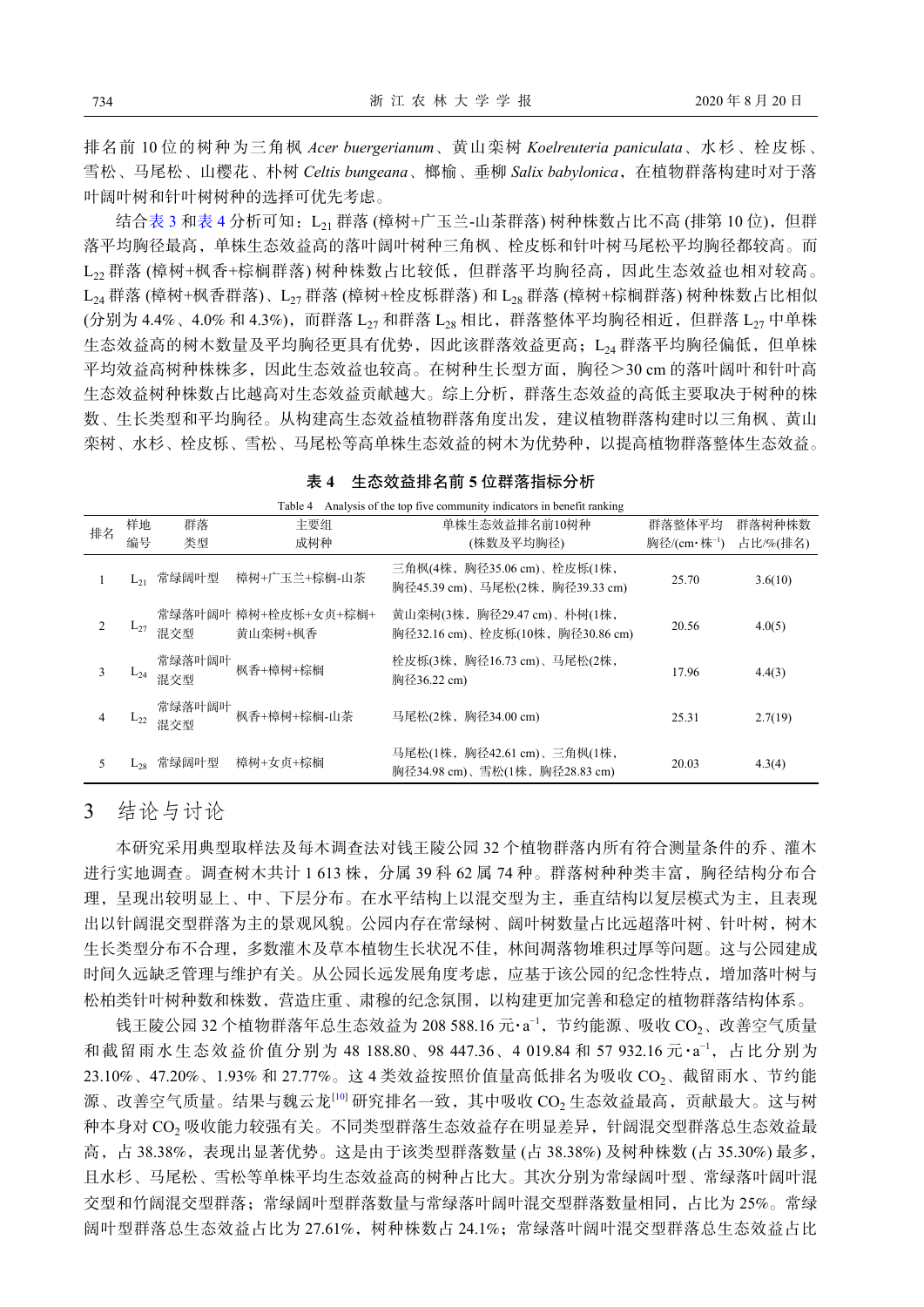为 26.71% 及树种株数占 26.20%。竹阔混交型群落在群落数量 (占 9.37%) 及树种株数 (占 14.5%) 上都为 最少,导致生态效益占比最低为 10.75%。

在城市绿地的建设过程中,i-Tree 模型能从资源结构及生态效益方面对植物群落进行定量评估,将 不同群落和树种的生态效益以货币形式更直观地展示出来,若将其引入城市绿地植物群落构建的"人工 形成—自然进程—人工调控"的动态过程中,将使高生态效益绿地的建设更加具有科学性、高效性和便 捷性。由于该模型是基于美国的生态环境而开发的,应用于本研究评估时在树种匹配上有一定的局限 性,因此对于国内树种的研究以及完善更新模型基础数据库,使之能够更好地适用于本土树种,是今后 重点研究方向。在生态服务功能评估上,由于 i-Tree 模型限制,只从节约能源、吸收 CO2、改善空气质 量、截留雨水等 4 个方面对钱王陵公园生态服务功能价值进行评估。植物群落生态服务功能的种类众 多,还包括释放氧气、改良土壤及减少空气中负离子等,因此还需从深度和广度上加以进一步完善和提 高。在成本参数上,模型中需要输入清除空气中 O3、PM10 和 VOC 等成本参数,因国内未有统一标准, 参数获取难度大。在参照国内该模型的相关研究基础上,使用了模型的内置参数进行评估。在以后的研 究中,应该建立符合国内情况的处理空气污染物和截留雨水相关参数指标,从而更加完善地运用评估模 型对生态效益价值进行评估研究。

4 参考文献

- <span id="page-6-0"></span>[1] 潘剑彬. 北京奥林匹克森林公园绿地生态效益研究[D]. 北京: 北京林业大学, 2011. PAN Jianbin. *Study on the Ecological Benefits of Green Space in Beijing Olympic Forest Park*[D]. Beijing: Beijing Forestry University, 2011.
- <span id="page-6-1"></span>[2] 周鹏, 周婷, 彭少麟. 生态系统服务价值测度模式与方法[J]. 生态学报, 2019, **39**(15): 5379 − 5388. ZHOU Peng, ZHOU Ting, PENG Shaolin. Measurement modalities and methodologies of ecosystem services valuation [J]. *Acta Ecol Sin*, 2019, **39**(15): 5379 − 5388.
- <span id="page-6-2"></span>[3] 赵军, 杨凯. 生态系统服务价值评估研究进展[J]. [生态学报](https://doi.org/10.3321/j.issn:1000-0933.2007.01.041), 2007, **27**(1): 346 − 356. ZHAO Jun, YANG Kai. Research progress on ecosystem service value assessment [J]. *[Acta Ecol Sin](https://doi.org/10.3321/j.issn:1000-0933.2007.01.041)*, 2007, **27**(1): 346 − 356.
- <span id="page-6-3"></span>[4] WANG Qian, ZHANG Zhongxia, WANG Ping. An assessment of ecosystem services of urban green spaces based on i-Tree [J]. *J Landscape Res*, 2019, **11**(1): 53 − 56.
- <span id="page-6-4"></span>[5] 施健健, 蔡建国, 刘朋朋, 等. 杭州花港观鱼公园森林吸收二氧化碳效益评估[J]. [浙江农林大学学报](https://doi.org/10.11833/j.issn.2095-0756.2018.05.006), 2018, **35**(5): 829 − 835.

SHI Jianjian, CAI Jianguo, LIU Pengpeng, *et al*. Evaluation of carbon dioxide absorption in forests of Hangzhou Huagang Guanyu Park [J]. *J Zhejiang A*&*F Univ*, 2018, **35**(5): 829 − 835.

- <span id="page-6-5"></span>[6] 马宁, 何兴元, 石险峰, 等. 基于 i-Tree 模型的城市森林经济效益评估[J]. 生态学杂志, 2011, **30**(4): 810 − 817. MA Ning, HE Xingyuan, SHI Xianfeng, *et al*. Urban forest economic benefit evaluation based on i-Tree model [J]. *Chin J Ecol*, 2011, **30**(4): 810 − 817.
- <span id="page-6-6"></span>[7] 陶晓, 吴泽民, 郝焰平. 合肥市行道树生态效益研究[J]. 中国农学通报, 2009, **25**(3): 75 − 82. TAO Xiao, WU Zemin, HAO Yanping. Study on ecological benefits of street trees in Hefei City [J]. *Chin Agric Sci Bull*, 2009, **25**(3): 75 − 82.
- <span id="page-6-7"></span>[8] 刘朋朋, 蔡建国, 章毅, 等. 基于 i-Tree 模型的杭州市环西湖景区行道树生态效益分析[J]. 科技通报, 2019, **35**(2): 132 − 137.

LIU Pengpeng, CAI Jianguo, ZHANG Yi, *et al*. Ecological benefit analysis of street trees in Hangzhou West Lake Scenic Area based on i-Tree Model [J]. *Bull Sci Technol*, 2019, **35**(2): 132 − 137.

<span id="page-6-8"></span>[9] 熊金鑫, 祁慧君, 王倩茹, 等. 基于 i-Tree 模型的城市小区行道树生态效益评价[J]. 南京林业大学学报 (自然科学版), 2019, **43**(2): 128 − 136.

XIONG Jinxin, YAN Huijun, WANG Qianru, *et al*. Evaluation of ecological benefits of urban community street trees based on i-Tree model [J]. *J Nanjing For Univ Nat Sci Ed*, 2019, **43**(2): 128 − 136.

<span id="page-6-9"></span>[10] 魏云龙. 杭州花港观鱼公园生态服务功能价值评估研究[D]. 杭州: 浙江农林大学, 2017.